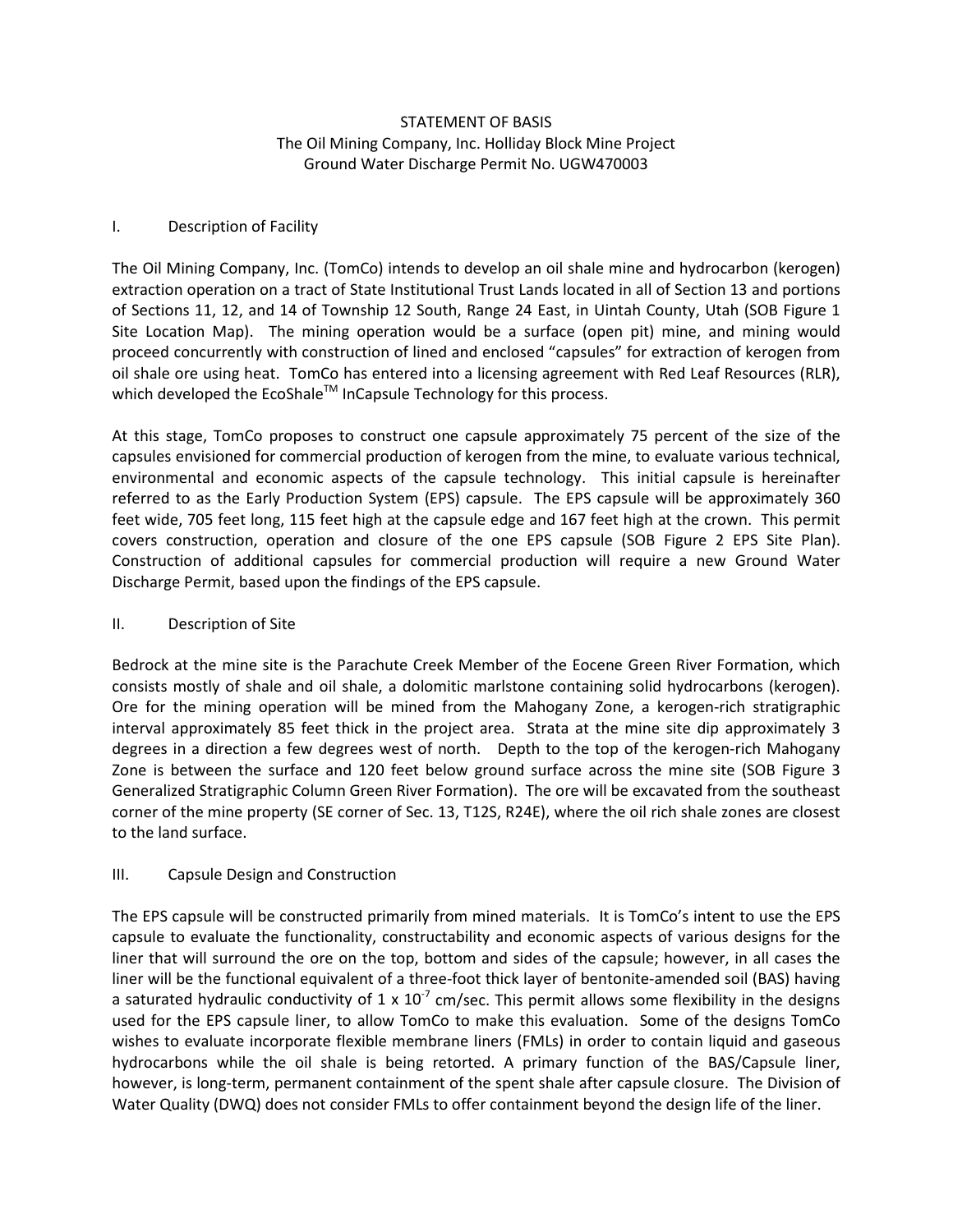Once overburden has been removed from the area where the capsule will be constructed, a three-foot layer of compacted BAS will be placed on the graded bedrock surface to act as a liner. A FML may be incorporated in the liner design to insure recoverability of product and to insure liquid product is not lost to the lower BAS layer. A 13-foot layer of crushed shale gravel overburden material will be placed on top of the lower BAS liner to serve as insulation to conserve heat and protect the BAS from thermal breakdown. A steel liquids-collection pan will be embedded within the gravel insulation layer to collect liquids liberated from the oil shale during capsule operation and to prevent loss of oil to the underlying liner. A bulkhead will be installed on the north side of the capsule to allow for up to six pipe penetrations through the lower BAS liner. This will allow inflow and outflow of hot air and collection of liquid and gaseous hydrocarbons from the steel pan. The bulkhead allows the heating and product recovery pipes to exit the capsule while maintaining a seal to conserve heat and prevent leakage of product.

On top of the bottom insulating layer, liquids collection pan, and lower BAS liner, approximately 132.5 feet of oil shale ore will be stacked. As the ore is stacked, the sides of the capsule will be constructed to include a three-foot wide BAS side liner wall with 13 feet of insulating gravel immediately inside the capsule from the BAS wall. A FML may be used for product containment in the side walls, but will not be incorporated into the BAS wall. These layers will be buttressed on the outside by engineered fill for stability. This fill will have an outside slope of approximately 1.5H:1V. Corrugated steel heating pipes will be placed within the stacked ore. Vapor recovery pipes will be installed in the upper part of the capsule. Another 13-foot layer of insulating material will be placed on top of the stacked ore. A liner with the functional equivalent of a three-foot BAS layer with saturated hydraulic conductivity of 1 x  $10^{-7}$ cm/sec may be installed on top of the capsule. A BAS layer may be installed after capsule cooling and settlement. In this case, a FML sealed to the capsule side walls will provide product containment during retorting operations (SOB Figure 4 EPS Capsule Roof, Floor and Wall Details).

### IV. Capsule Cover

During heating and product recovery, the oil shale ore will undergo significant settlement estimated to be 30 feet or so. (The exact amount of settling is unknown at this time.) TomCo may evaluate two different options for cover design to maintain liner integrity after settling. If no FML is used during retorting operations, the top BAS layer will be designed with a pitched cover surface, and will be joined to the side BAS walls with a sloped "knuckle" structure in the BAS liner. The knuckle and the adjoining roof surface will be covered with 4 to 15 feet of interburden/overburden material to maintain compressive stress on the BAS and gravel layers as settlement of the heated capsule occurs. This surface will be covered with 6 to 12 inches of topsoil or a topsoil substitute to begin reclamation. If only a FML cover is used for product containment during retorting operations, a BAS liner and cover materials will be installed over the FML following capsule cooling and compaction.

Consolidation in the EPS capsule will be monitored carefully and assessed post-cooling to evaluate cover performance (see "Basis for Permit Issuance, #2", SOB pg. 7 and Section II, F(3)of the permit, permit pg. 5).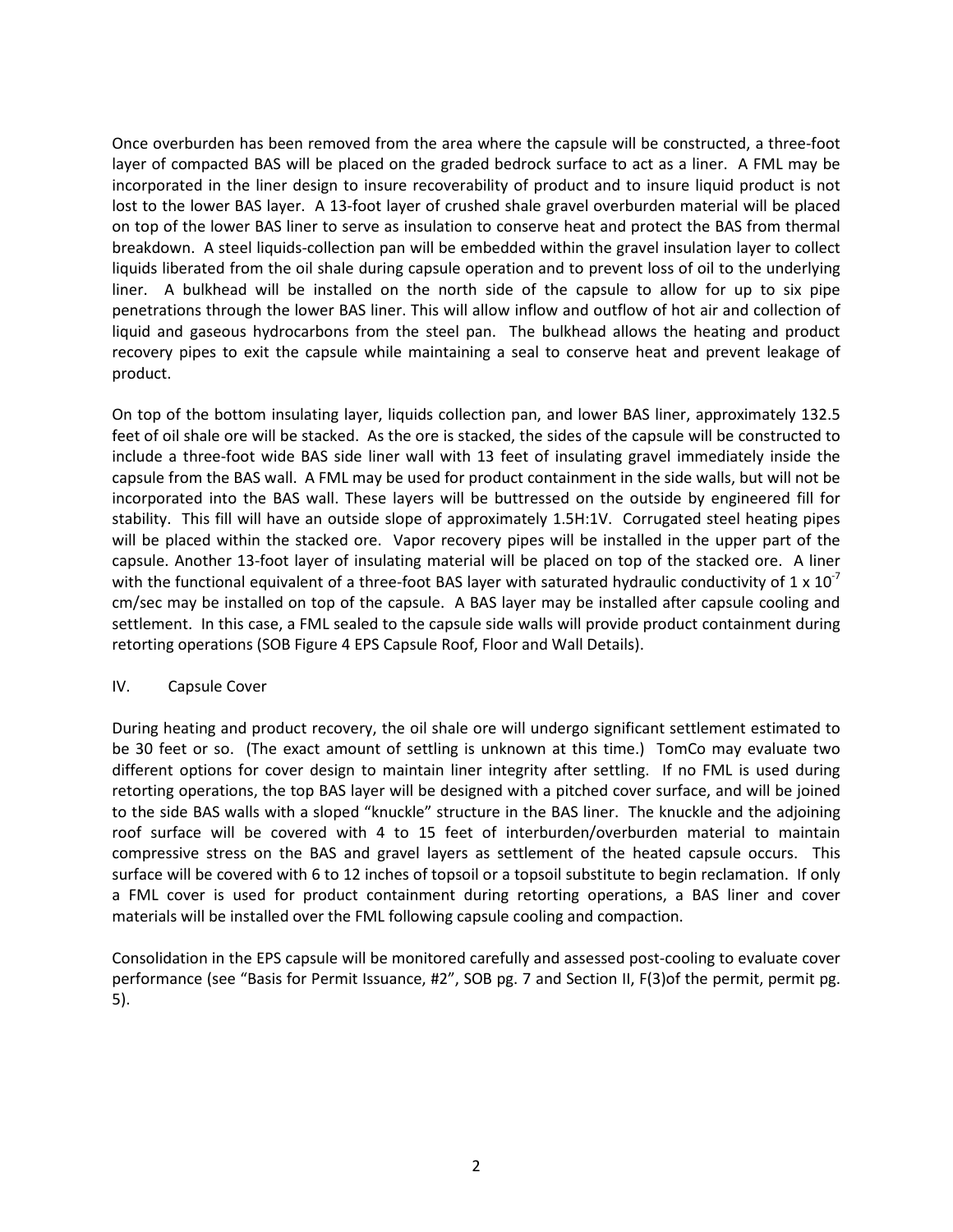# V. Characteristics of Leachate from Spent Shale

TomCo's capsule technology does not use process water and does not involve containment of wastewater. Discharge of contaminants to the subsurface related to the oil shale retorting process would only occur as a result of precipitation infiltrating into the closed capsules and reacting with the spent shale remaining after extraction of hydrocarbon liquids and gases. To evaluate potential contaminants which may be present in such leachate, RLR (developer of the EcoShale<sup>TM</sup> InCapsule Technology) collected samples of spent shale from bench scale testing of the oil shale retort process and tested them for leachability using the Synthetic Precipitation Leaching Procedure (SPLP, EPA SW846 Method 1312). While the SPLP testing cannot predict the exact chemistry of actual leachate formed under field conditions, it does give a measure of the content of leachable materials in the sample. The complete results of these analyses are given in Appendix G of TomCo's December, 2014 Ground Water Discharge Permit Application. Of the parameters tested, the three replicate samples showed levels of antimony (Sb) in the SPLP extract fluid that were slightly higher than the ground water standards, and detections of acetone, acrylonitrile and benzoic acid, for which there are no specific ground water standards. The SPLP extract fluid had high pH, around 10, in the three replicate samples. To evaluate whether the SPLP tests performed at RLR would be applicable to the TomCo site, TomCo conducted a study of published reports of Uintah Basin geology and reviewed digital data obtained from the United States Geological Survey and Utah Geological Survey covering over 630 wells drilled in the region and the TomCo and RLR project areas. The report with their findings, presented in Appendix K of TomCo's December, 2014 Ground Water Discharge Permit Application, found that the geologic setting and stratigraphy between the sites is similar and contiguous, that Fischer analyses obtained for the Mahogany Zone were similar throughout the region studied, and these similarities suggest that waste ore characteristics should yield similar SPLP results.

# VI. Monitoring Requirements for Spent Shale

As a permit condition, TomCo will test spent shale collected directly from the EPS capsule when the retorting process is completed. When the capsule is closed after heating and extraction of hydrocarbons, it is likely that some hydrocarbon product will remain, adhering to rock fragments and the metal collection pan. As part of the report on capsule performance that TomCo will submit after retorting operations have ceased, the leachability of a representative sample of capsule contents, including any residual cooled hydrocarbon product, will be evaluated by SPLP testing. The Meteoric Water Mobility Procedure (MWMP) will also be performed on the samples. The spent shale residue from both extractions will be analyzed for:

- General chemistry,
- Metals from Table 1 of the Ground Water Quality Protection Regulations; and
- Petroleum-related parameters BTEX (benzene, toluene, ethylbenzene, xylenes), naphthalene, total petroleum hydrocarbons- gasoline range organics, total petroleum hydrocarbons- diesel range organics, and total recoverable petroleum hydrocarbons.

It is anticipated that all overburden excavated from the mine will be used in capsule construction, but it will not be enclosed in a liner following capsule closure. There is a possibility that precipitation may react with this exposed overburden material and leach soluble constituents out of it, and because the exposed overburden is not contained in lined cells as the spent shale is, the resulting solution may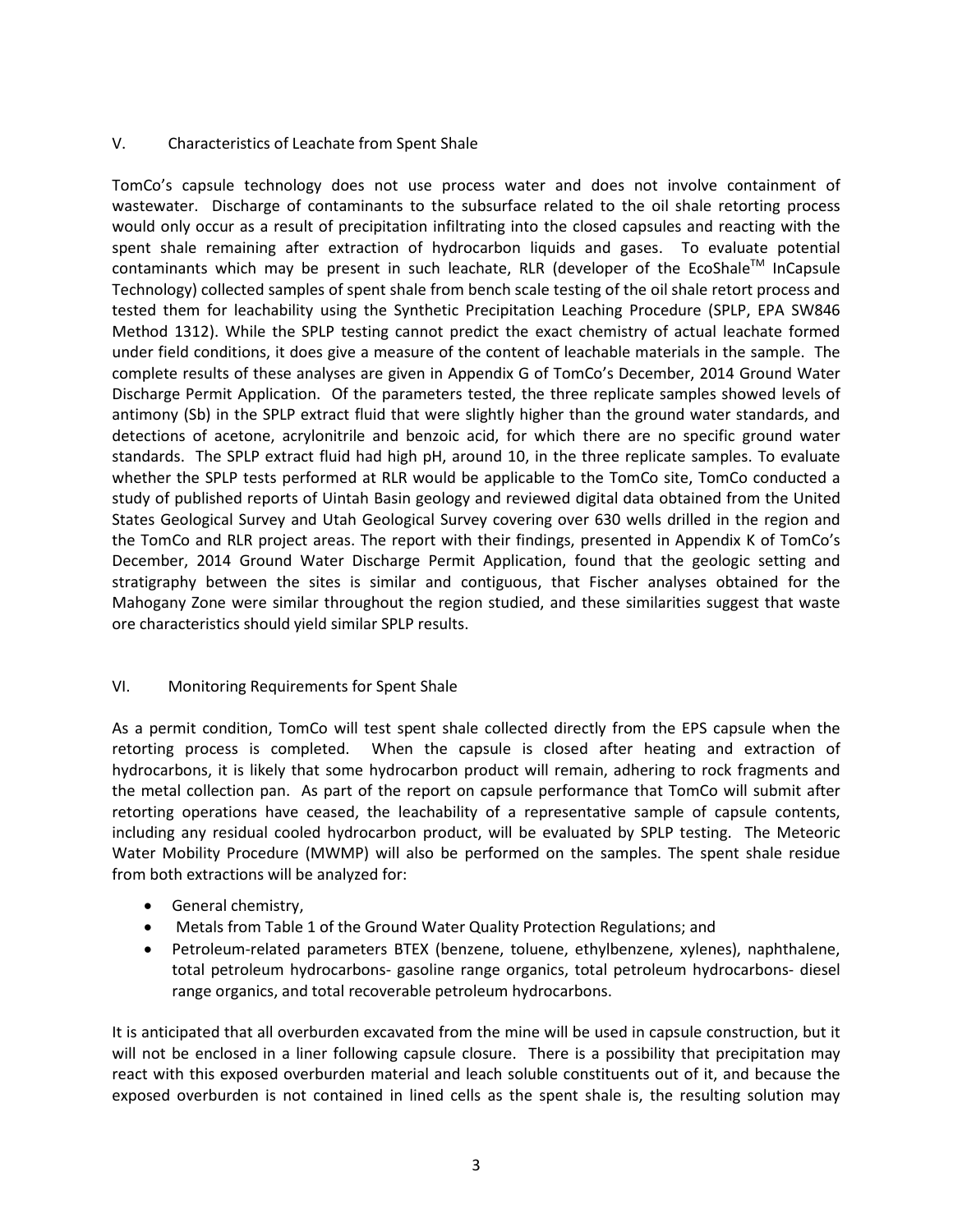discharge to waters of the state. To evaluate whether this may be a problem and, if necessary, help develop appropriate methods to manage storm water, as a permit condition TomCo will obtain a representative sample of exposed overburden and analyze it using the SPLP and MWMP extractions, for the same parameters to be used for the spent shale samples.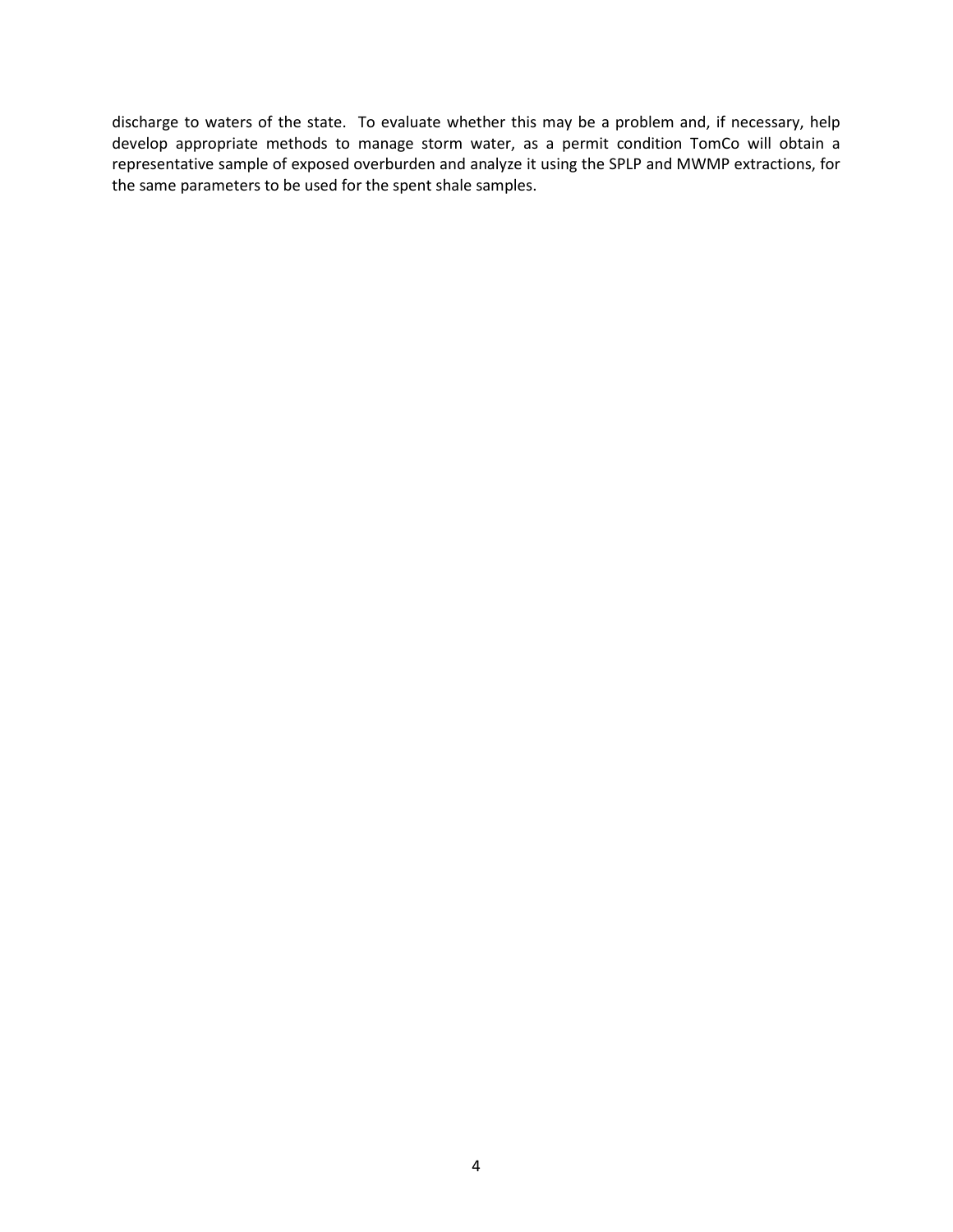# VII. Description of Hydrogeology

# 1. General Geology of the Mine Site

Bedrock at the mine site is the Eocene Green River Formation. These sedimentary rocks dip approximately 3 degrees in a generally northerly direction. Rocks exposed at the surface and in the strata to be mined are within the Parachute Creek Member, which consists mainly of oil shale, with minor interbedded amounts of siltstone, sandstone and altered volcanic tuff, and is approximately 1,100 feet thick. Oil shale is a dolomitic marlstone that contains solid hydrocarbon material known as kerogen. The Parachute Creek Member overlies the Douglas Creek Member which consist of (in decreasing order of abundance) sandstone, mudstone, siltstone, algal limestones, chalky limestones and dolomitic limestones. The contact between the Parachute Creek and Douglas Creek Members is gradational and has been placed at different locations in the sedimentary column by different workers, depending on whether the interpreted contact was based on field mapping or drill hole data. A detailed stratigraphic column showing the main ore zone, named the Mahogany Zone, as well as rocks above and below it and key stratigraphic horizons is shown in Figure 9-2 of TomCo's December 2014 ground water discharge permit application. Immediately on top and on the bottom of the Mahogany Zone are two horizons known as the A Groove and the B Groove, respectively, which get their names from their appearance in outcrop, as slope formers above and below the cliff-forming Mahogany Zone. At this location, these horizons are marlstone.

The Green River Formation was deposited in a large ancient lake, referred to as Lake Uinta. Lake levels varied as the sediments were deposited. Coarse-grained clastic sediments were deposited around the ancient lake shores, while sediments deposited in the central, deeper part of the lake, far from the shores, were fine-grained carbonates, organic matter and clays that settled out of the water column. The transition from the sandy Douglas Creek Member to the fine-grained Parachute Creek Member, therefore, represents a time when the lake level was rising and as a result, near-shore sediments were overlain by sediments deposited in a deep-water environment, far from the shore. Because the Parachute Creek Member was deposited in deep, open water conditions far from the shore and landderived clastic sediments, it is expected to be of fairly uniform lateral composition across the mine site. Sandstone strata in the Douglas Creek Member, representing deposition in beaches, stream channels and deltas, may not be laterally continuous.

# 2. Water-Bearing Characteristics of Rocks in the Subsurface

Hydrogeologic studies conducted by TomCo were based on a conceptual site model developed in part using data shared from the RLR hydrogeologic studies performed at their site located approximately 12 miles southwest of the TomCo property. Given the close proximity of the two mine sites, and that the Parachute Creek Member is the ore source at both locations, the RLR data is applicable to the TomCo site and is referenced as appropriate. In addition, nine coreholes and four monitoring wells were drilled by TomCo within their project area.

In general, the Parachute Creek Member consists of fine-grained and low-permeability sedimentary rock that behaves as an aquiclude (an impermeable body of rock or stratum of sediment that acts as a barrier to the flow of groundwater); inhibiting infiltrating precipitation from recharging underlying rocks (Holmes and Kimball, 1987, p.35).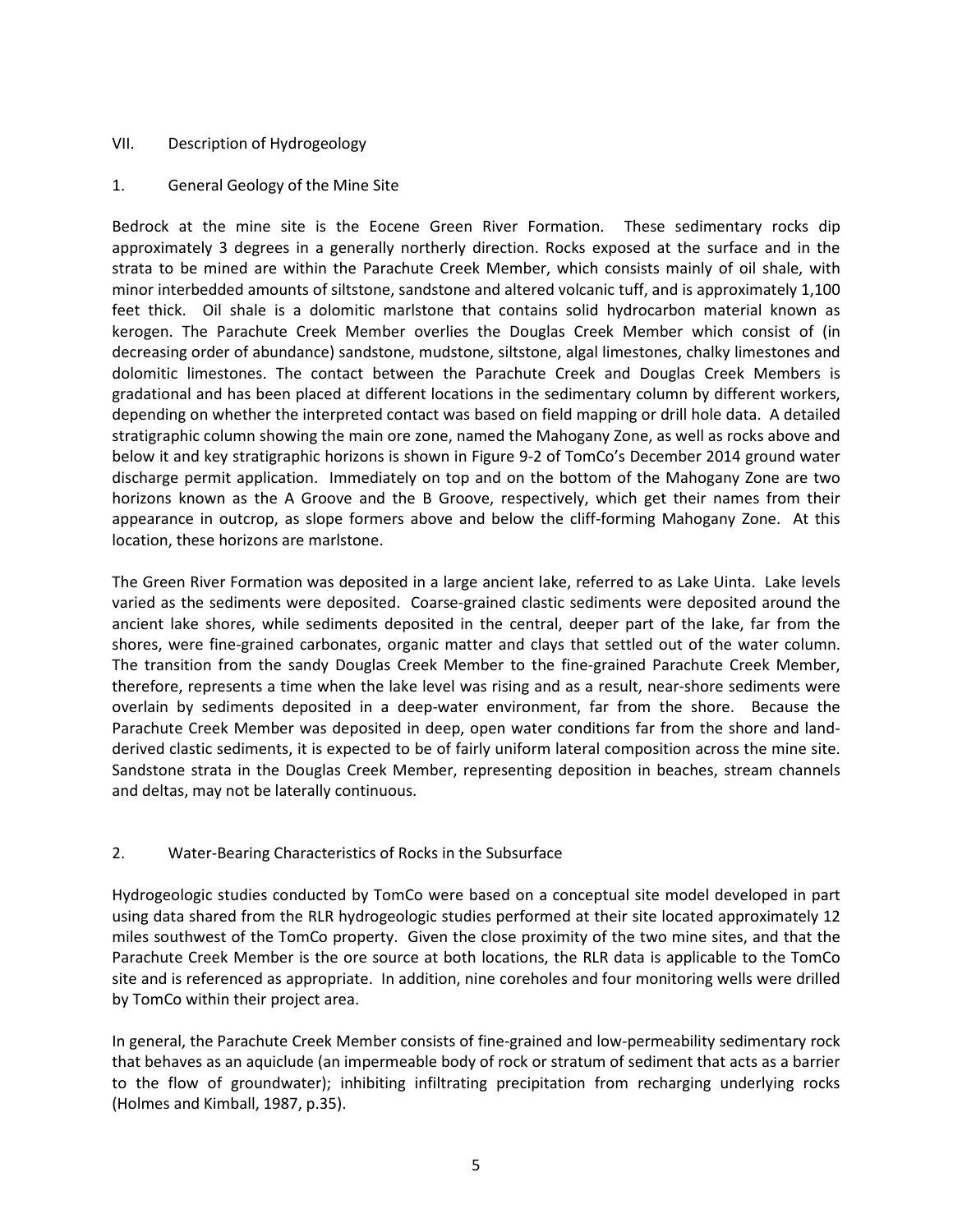In accordance with the requirements of R317-6-6.3D, TomCo identified all water wells, springs, water bodies and drainages within a one-mile radius of the proposed mine operations. No water wells or water bodies were identified. Two springs were identified, both outside of the mine property, but within the one-mile radius. One spring did not have a measureable flow rate, but it was estimated at 0.5 gallons per minute (gpm). The second spring was measured to have a flow rate of 3.3 gpm. These springs are topographically above (higher elevation) the mine site, and are located upgradient of ground water flow, indicating that the source of the spring flow will not be impacted by mining activities.

In 2010 TomCo drilled nine coreholes to determine the depth and thickness of the Mahogany Zone. Depths ranged from 116 to 304 feet below ground surface (bgs). Based on data gathered from those borings the Mahogany Zone did not appear to be water bearing. Six of the nine coreholes did not exhibit ground water. Three of the nine coreholes showed limited amounts of ground water believed to be from sandstones below the Mahogany Zone. To further investigate these ground water shows, four monitoring wells were installed in 2013. Three monitoring wells were completed in the Parachute Creek Member at a depth of 200 feet bgs from locations as near as practical to the three boring locations that had exhibited limited ground water during the 2010 drilling program, and one deep monitoring well was completed in the Douglas Creek Member at a depth of 1,100 feet bgs. Water quality samples were collected and aquifer testing was conducted in each monitoring well as described in greater detail in the December 2014 Ground Water Discharge Permit Application.

The deep monitoring well, MW-04, completed in the Douglas Creek Member, pumped at flow rates up to 20 gallons per minute (gpm) during packer production testing conducted from the open borehole before the monitoring well was completed. Based on results of the water quality samples collected from the monitoring well, the ground water would be classified as Class II – Drinking Water Quality. Total dissolved solids (TDS) concentrations were 1,400 mg/L and no ground water quality standards were exceeded.

In contrast, the three shallow monitoring wells completed in the Parachute Creek Member could not be pumped at sustainable flow rates. These 3 monitoring wells were installed at locations as near as practical to the 3 corehole locations that showed ground water during the 2010 study described above (recall that 6 of the 9 coreholes were devoid of water). During pump tests conducted in October and November 2014, each monitoring well was dewatered at pumping rates averaging less than 1 gpm. Volumes removed before the monitoring wells were dewatered ranged from 3.14 gallons in MW-03 to 6.85 gallons in MW-02. Recharge to these monitoring wells was slow, as water levels had not recovered to pre-test levels in any of the wells 8 days after pumping was stopped. Hydraulic conductivities calculated from the data gathered during these tests ranged between 2 x 10<sup>-4</sup> to 7 x 10<sup>-3</sup> feet per day, values consistent with published values representative of silt, clayey sand, or silty sand (Halford and Kuniansky 2002; Fetter 1994). The low hydraulic conductivity, low volume of production, and slow recharge of these monitoring wells are all evidence that ground water encountered in the Parachute Creek Member does not represent a productive aquifer and is not of sufficient volume to be of beneficial use. Based on results of the water quality samples collected from the monitoring wells, the ground water would be classified under R317-6-3.6 as Class III – Limited Use Ground Water. TDS values ranged from 1,100 mg/L to 5,700 mg/L and ground water quality standards were exceeded in one or more of the monitoring wells for fluoride, chromium, antimony, and arsenic. Table 9-13 from the December 2014 Ground Water Discharge Permit application lists the analytical results for the ground water samples collected from the monitoring wells.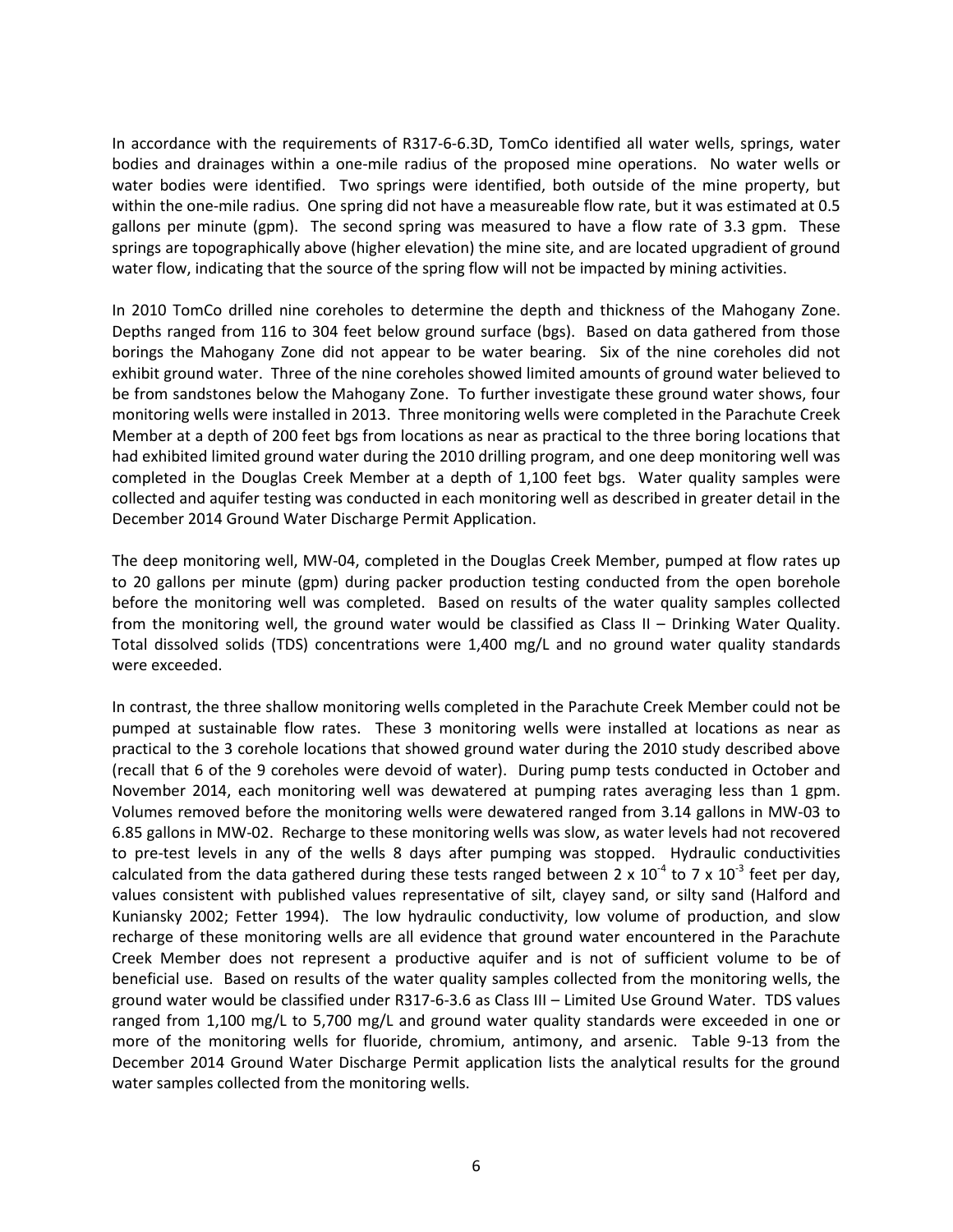The deep monitoring well MW-04, installed to a depth of 1,100 feet bgs, taps the uppermost aquifer under the mine site contained in sandstones of the Douglas Creek Member. The interval below the Mahongany Zone (extent of mining) and above the water bearing formations encountered approximately 900 feet bgs consists of a minimum of 400 feet of interbedded low permeability shales, marlstones, and fine-grained sandstones (refer to boring log MW-04 in TomCo's December 2014 Ground Water Discharge Permit Application). These layers provide a natural hydraulic barrier between the Mahogany Zone oil shale and the sandstone aquifer present in the Douglas Creek Member. Static water levels in the monitoring well were measured at 720 feet bgs whereas the driller observed that the most significant water production was between 900 and 1,100 feet bgs. This was further confirmed by a series of packer tests conducted in sandstones from intervals of 776-797 feet bgs, 818-839 feet bgs, 846- 867 feet bgs, and 936-957 feet bgs. None of these tests produced ground water despite being from intervals that appeared to be porous sandstone. The hypothesis for why these sandstone intervals did not produce water is that they are tar sands and the pore spaces are filled with tar. Refer to Section 9.3.2.1 of the December 2014 Ground Water Discharge Permit Application for a detailed discussion of the packer testing results and stratigraphic layers observed during the drilling program.

The fact that the water level rose above the elevation of the strata where ground water is being produced suggests it is under artesian pressure. The aquifer is recharged in the area to the south of the mine site where the Douglas Creek Member crops out (Holmes and Kimball 1987, p. 34). Ground water flows in a northerly direction from this recharge zone, down the dip of the strata, and the artesian pressure is a result of the recharge zone being at a higher elevation than the underground location where the well encountered the water-bearing stratigraphic interval. Upward hydraulic pressure indicates that this aquifer is protected from contaminants that may be introduced from above.

In conclusion, any fluids unintentionally discharged to the subsurface from TomCo's planned operations would have to pass through the rocks underlying the Mahogany Zone oil shale strata before it affected the uppermost aquifer at the site found in sandstones of the Douglas Creek Member. Given the impermeable nature of the Parachute Creek Member and the upward gradient of ground water observed in the Douglas Creek Member, ground water resources at the site are protected by the natural hydrogeological conditions in addition to the Best Available Technology (BAT) practices that will be implemented at the facility.

### VIII. Basis for Permit Issuance

The issuance of this permit is part of an evaluation phase that will be used to test assumptions and factors related to ground water protection and capsule performance that are still not completely known. TomCo's proposed capsule technology for extraction of hydrocarbons from oil shale, along with site conditions, however, lead DWQ to conclude that construction of the EPS capsule as presented in TomCo's ground water discharge application will not degrade beneficial uses of ground water.

Also factored in is that the ore does not use process water nor involve containment of wastewater. After heat extraction of kerogen, the spent shale will be dry and not have any significant water content, and it will also be completely enclosed in a three-foot thick liner of bentonite-amended soil (BAS), or its functional equivalent. As part of site reclamation, a vegetative cover will be established over the capsule that will promote evapotranspiration of water from the soil. Formation of leachate and its discharge to the subsurface would only occur if precipitation infiltrates the vegetative cover and upper BAS liner in sufficient quantities to bring the water content of the near 100-foot thick layer of dry spent shale and the "rind" of insulating waste rock to field capacity, and then if this water breaks through the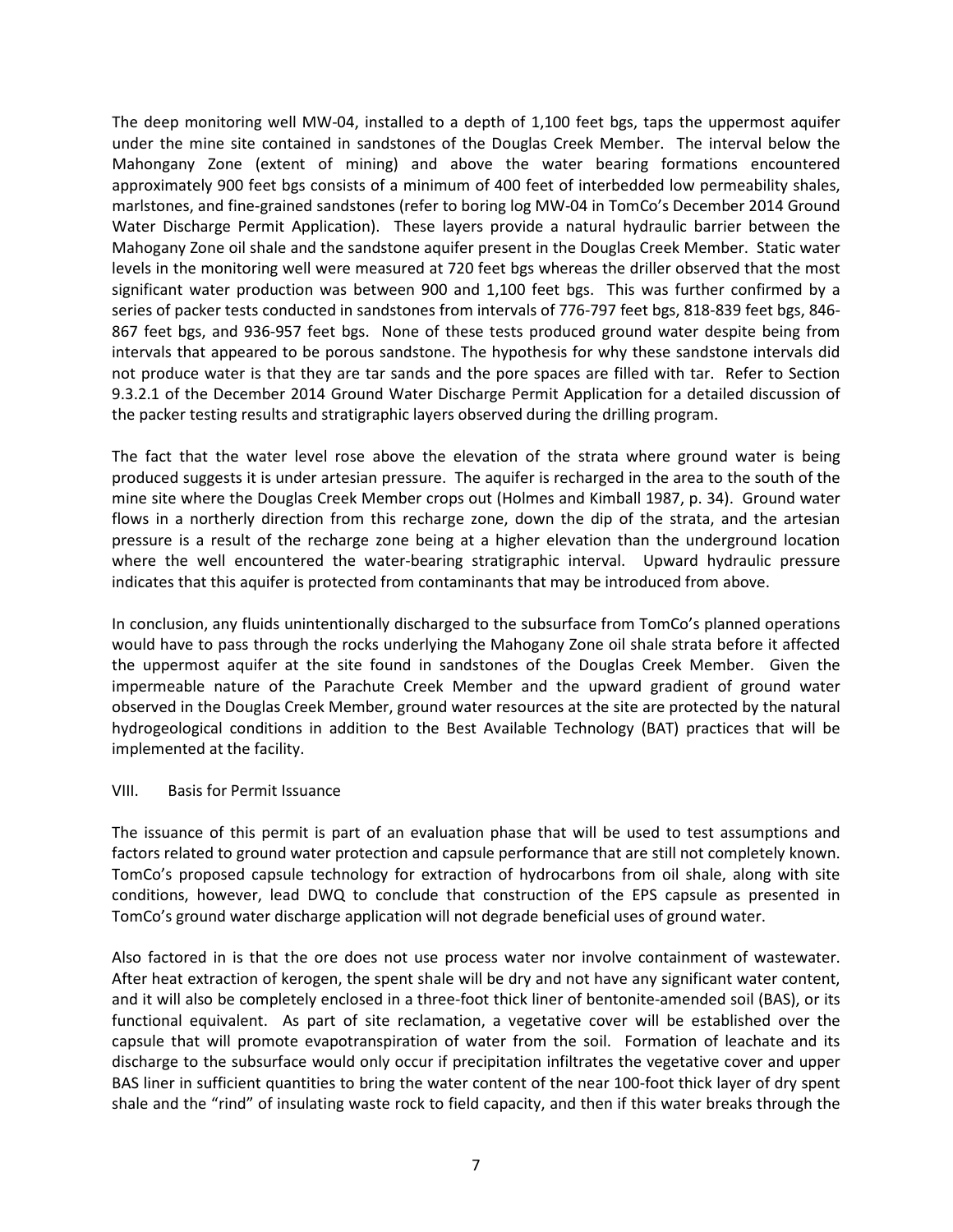metal oil collection pan and builds up on the lower BAS liner and breaks through it. Available information suggests that such leachate would have levels of dissolved contaminants that are comparable to or less than the existing ground water in the underlying rocks. Also, rocks located immediately below the capsule are of very low permeability, and protect underlying aquifers from contaminants that may be introduced from the capsule.

The unlikely possibility that the capsule would cause a discharge of contaminants to the subsurface, in combination with the low permeability of the rocks underneath the capsule and the poor quality of ground water contained in them, lead DWQ to conclude that monitoring ground water quality at this site would not provide useful information to evaluate TomCo's compliance with the Ground Water Quality Protection Regulations. However, the purpose for construction of the EPS capsule is to evaluate the capsule design for suitability in the construction of future capsules for commercial production. To better evaluate any potential discharge to the subsurface or to waters of the state that may result

from large-scale commercial production at the mine, as permit conditions TomCo shall conduct the following investigations:

1. After closure and sufficient cooling of the EPS capsule, TomCo shall obtain representative samples of spent shale, including residual hydrocarbons, and also graded overburden rock that will be left in place underneath the layer of topsoil or growth medium used for final site reclamation. SPLP and MWMP extracts from these samples shall be analyzed for:

- General Chemistry: pH, total dissolved solids (TDS), major ions (Na, K, Mg, Ca, Cl, SO<sub>4</sub>, alkalinity), F, Sr, OH, nitrate/nitrite (as N), total organic carbon;
- Metals from Table 1 of UAC R317-6: antimony, arsenic, barium, beryllium, cadmium, chromium, copper, lead, mercury, selenium, silver, thallium and zinc; and
- Petroleum-related parameters: benzene, toluene, ethylbenzene, xylenes, naphthalene, total petroleum hydrocarbons- gasoline range organics, total petroleum hydrocarbons- diesel range organics and total recoverable petroleum hydrocarbons.

2. If the BAS cover layer is installed on top of the capsule prior to retorting operations, TomCo shall evaluate the post-settling hydraulic conductivity of the upper BAS liner, particularly in places that have experienced the most mechanical strain during compaction.

TomCo shall also investigate hydrologic properties of the spent shale, particularly initial water content and field capacity after retorting. TomCo shall then use the best estimates for values of hydraulic properties of the various capsule components, based on actual field observations, in an analysis using the Hydrologic Evaluation of Landfill Performance (HELP) model to estimate infiltration through the upper liner into the capsule. The report should compare the infiltration rate through the upper liner with the volume of water that would be needed to bring the spent shale to field capacity, in both the EPS and future production capsules.

3. TomCo shall monitor discharges from the EPS capsule after ore retorting operations have ended. The capsule is designed to collect liquid hydrocarbons on a metal pan at the base of the stacked crushed oil shale, as the shale is heated. The pan will remain in place after capsule closure. If any leachate is formed by contact of infiltrating precipitation with the spent shale, it will collect on the metal pan before it can discharge to the subsurface. After capsule closure, TomCo will be able to monitor drainage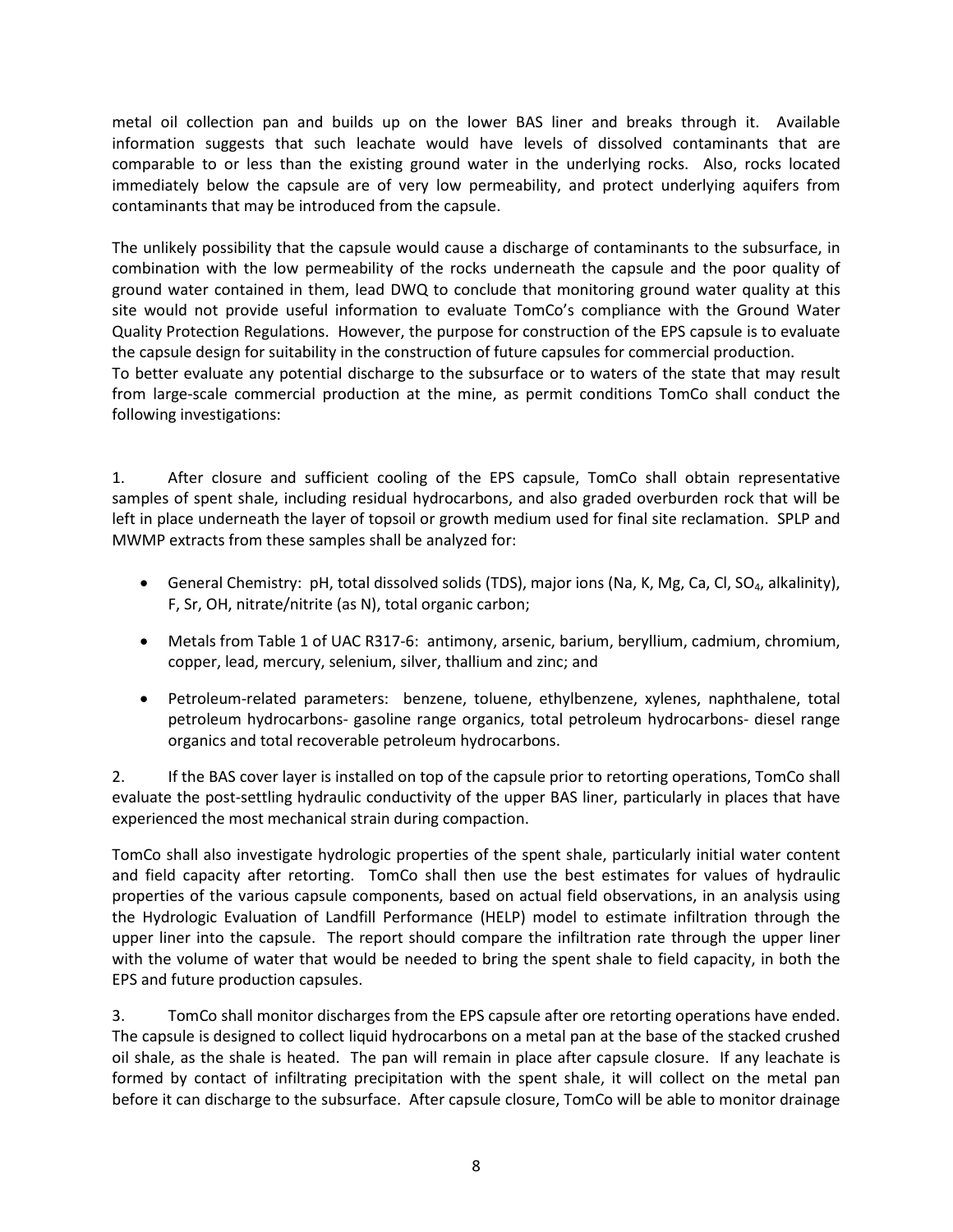from the metal pan and also from the top of the BAS liner (below the metal pan), as described in Section 5.5 of the December 2014 permit application. As a permit condition, following capsule closure TomCo will monitor the drains leading from these points for presence of any fluid or liquid hydrocarbons starting with a weekly frequency, reducing to monthly, then semi-annually if fluids are not observed. If any fluid is present coming from the drains in quantities large enough to take a sample, TomCo will sample this water and analyze it for petroleum parameters, parameters of concern in the streams that drain the mine site, and other parameters that may be identified as potential pollutants in the SPLP and MWMP analyses of the spent shale. Any such water may not be discharged to surface water and disposal of the water shall be protective of other waters of the state. TomCo shall report the quantity of liquid hydrocarbons that have discharged from the capsule in the previous six months to DWQ. As a permit condition, TomCo will remove liquid hydrocarbons from the site for as long as they flow from the capsule drains.

TomCo shall submit reports on the results of these investigations to DWQ whether or not they decide to apply for an additional permit to construct an additional capsule or capsules. If TomCo decides to pursue the construction of additional capsules, DWQ will take into account the results of monitoring required by this permit in developing conditions for a future permit addressing similar activities.

#### REFERENCES

Fetter, C.W., 1994. Applied Hydrogeology (3<sup>rd</sup> Edition), Prentice-Hall, Inc., Upper Saddle River, New Jersey, pg 98.

Halford, K.J. and Kuniansky, E.L., 2002. Documentation of Spreadsheets for the Analysis of Aquifer-Test and Slug-Test Data, U.S. Geological Survey Open-File Report, 02-197, 51 p.

Holmes, W. F. and Kimball, B. A., 1987, Ground Water in the Southeastern Uinta Basin, Utah and Colorado: U.S. Geological Survey Water-Supply Paper 2248

The Oil Mining Company, Inc., 2014, Ground Water Discharge Permit Application, Holliday Block, December, 2014: DWQ files, DWQ-2014-016166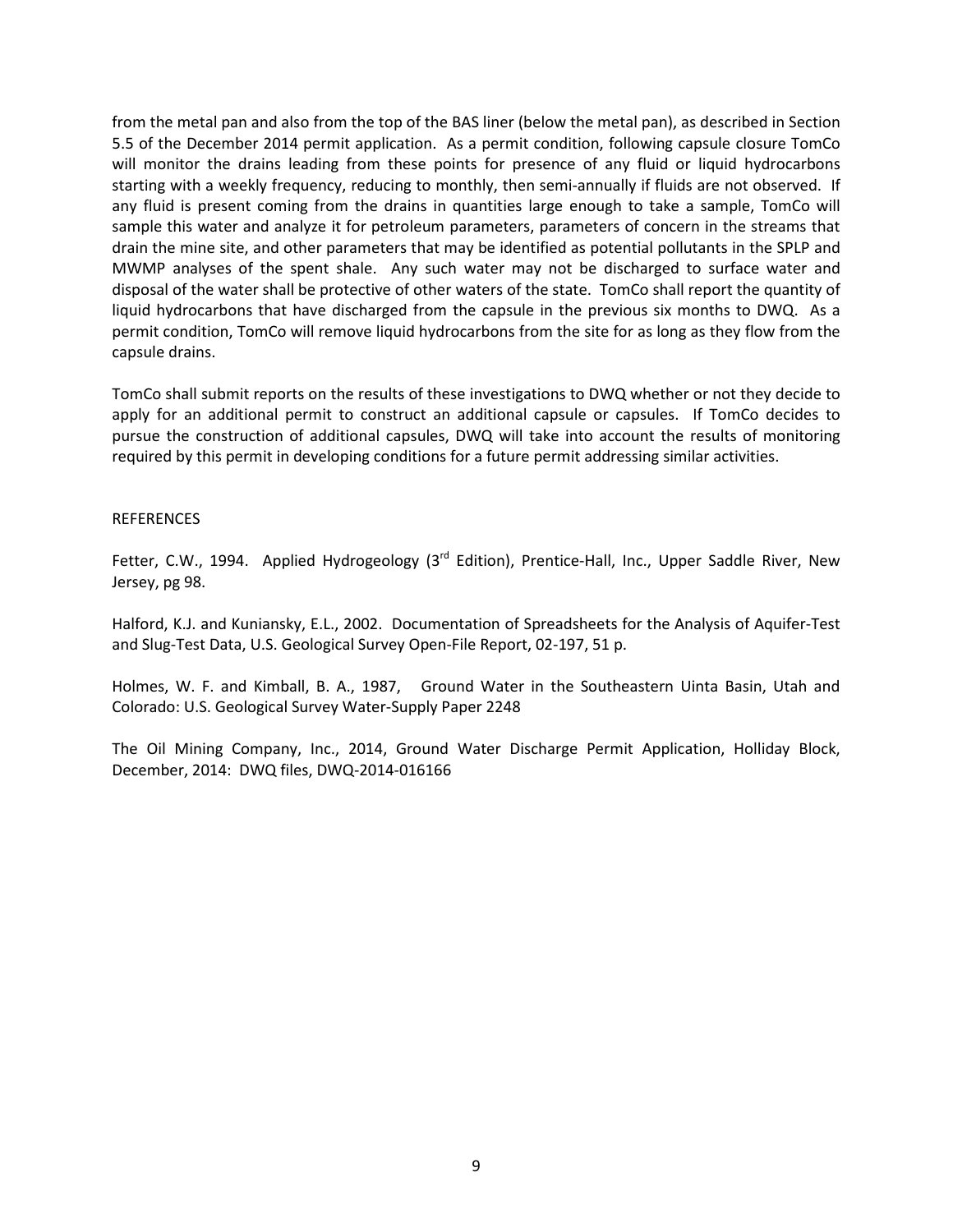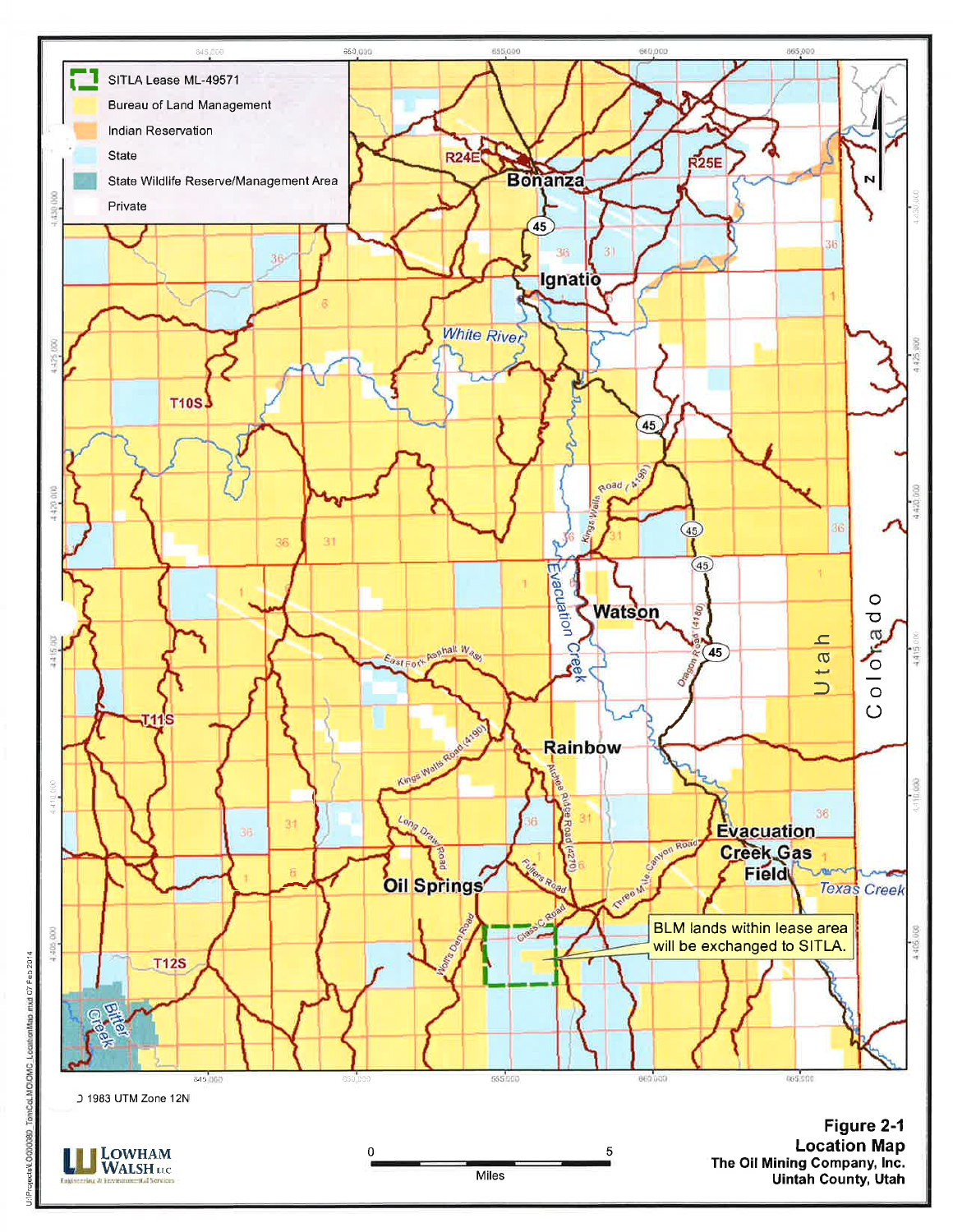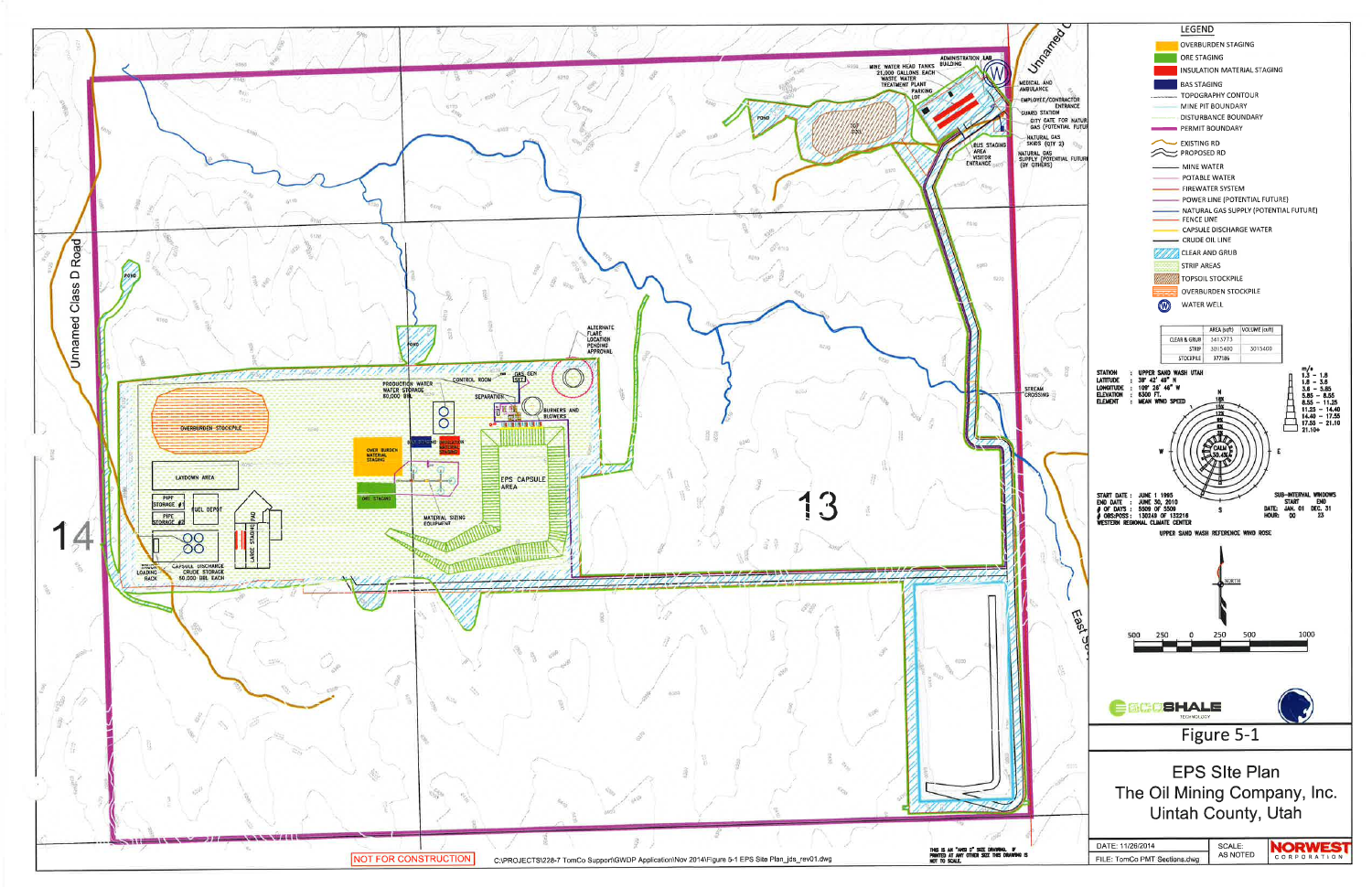